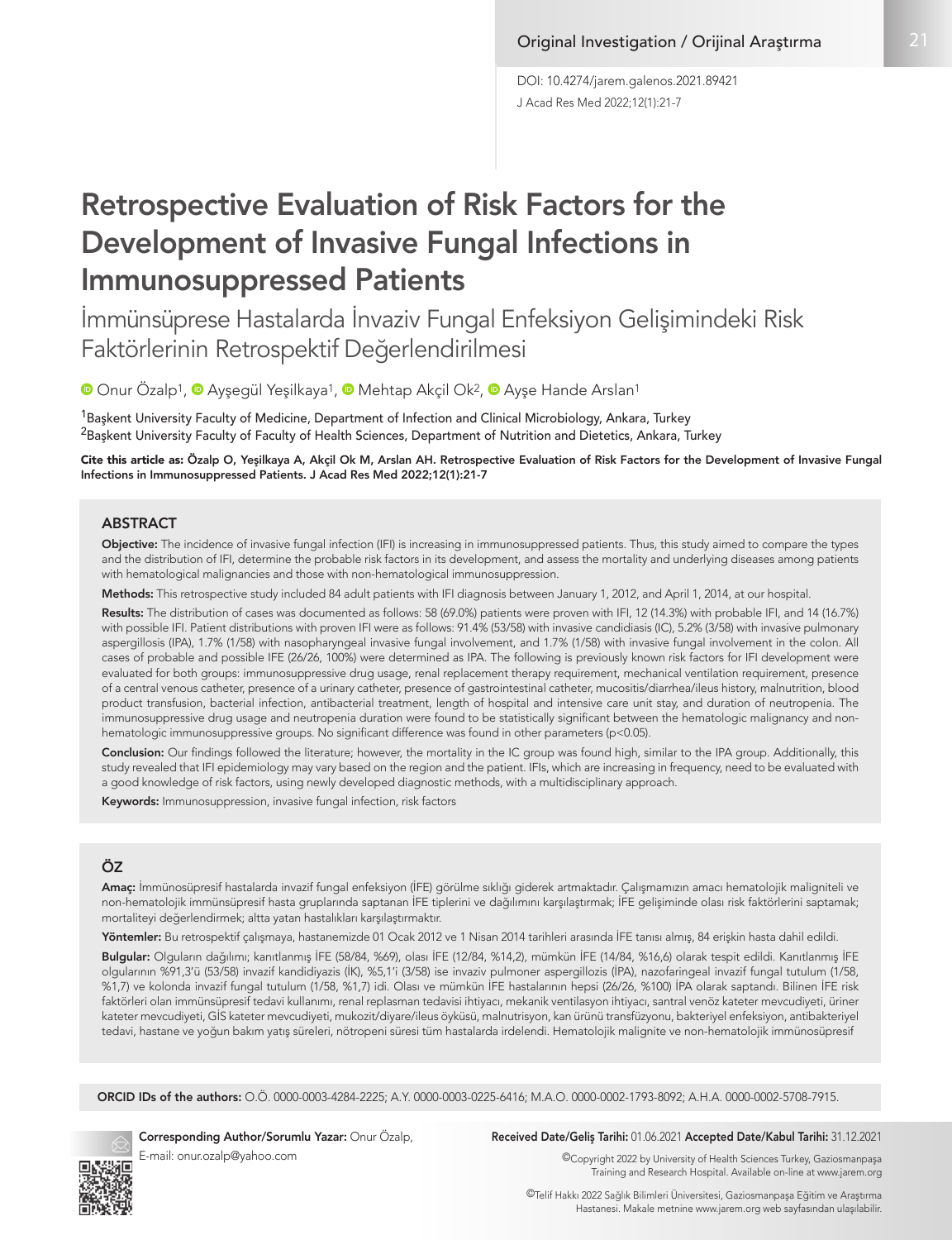#### ÖZ

gruplar arasında, immünosüpresif tedavi kullanımı ve nötropeni süresi istatistiksel olarak anlamlı bulundu. Bunun dışındaki parametreler için iki grup arasında anlamlı fark bulunamadı (p<0,05).

Sonuç: Çalışmamız genel olarak literatürle uyumlu olmakla birlikte; İK hasta grubunda görülen mortalitenin, İPA hasta grubuna benzerlikte yüksek saptanması dikkat çekicidir. Yine İFE epidemiyolojisi açısından bölgesel ve hastaya yönelik farklılıkların olabileceği bu çalışmada gösterilmiştir. Giderek sıklığı artan İFE'lerin, risk faktörlerinin iyi bilinmesi, yeni gelişen tanı yöntemlerinin kullanılması ve multidisipliner yaklaşılması ile değerlendirilmesi gerekmektedir.

Anahtar kelimeler: İmmünsüpresyon, invazif fungal enfeksiyon, risk faktörleri

# INTRODUCTION

The epidemiology of fungal infections has changed in recent times. The widespread use of broad-spectrum antibacterial agents and the increasing popularity of fluconazole prophylaxis for controlling Candida albicans infections increased the incidence of filamentous fungal infections (1). Invasive fungal infection (IFI) usually presents as candidemia or invasive aspergillosis, particularly in immunosuppressed patients, such as those with hematological malignancy and solid organ transplant (SOT) recipients (2-4).

Risk factors, such as neutropenia history or corticosteroid or cytotoxic agent consumption, remain important for IFI development (5,6). Today, the risk of IFI in patients without neutropenia is increasing with increasing medical care (7). Therefore, IFI is encountered not only in hematological malignancy, solid cancer, and SOT recipient groups, but also in the immunosuppressed group, such as those with rheumatoid arthritis, chronic renal failure, inflammatory bowel disease, and diabetes mellitus (4,6,8). The presence of predisposing factors, as well as the underlying disorders, is important for IFI developments, which include prolonged hospital or intensive care stay, antibacterial agent administration, serious burn injury, major surgery, malnutrition, and the use of central venous catheter (8).

IFI is a difficult process both in diagnoses and treatments and requires a multidisciplinary approach (9,10). In addition to the comprehensive knowledge of patient risk factors, appropriate and timely usage of microbiological, serological, molecular, and radiological analyses is required for IFI diagnosis. It should be kept in mind that Candida species display different resistance patterns. Therefore, identification at the species level in IFIs is of great importance.

Several studies investigated the development of IFIs in immunosuppressed patients; however, these studies have usually focused on patients with hematological malignancy. Thus, the present study aimed to evaluate the types, distribution, risk factors, and prognosis of IFIs in patients with non-hematological immunodeficiencies, such as solid cancer and SOT recipients, as well as patients with hematological malignancy, and determine the differences between these two groups in terms of risk factors for IFI development.

## **METHODS**

After obtaining approval from the Başkent University Institutional Review Board (decision no: KA14/158, date: 14.05.2014), the

present study comprised a total of 84 patients aged ≥18 years, who had been diagnosed with IFI between January 1, 2012, and April 1, 2014, in our hospital. Case identification and classification were performed based on the European Organization for Research and Treatment of Cancer/Invasive Fungal Infections Cooperative Group and the National Institute of Allergy and Infectious Diseases Mycoses Study Group (EORTC/MSG) consensus criteria (5), wherein IFI cases, excluding endemic mycoses, were evaluated in three groups as "proven," "probable," and "possible."

Cases were examined for underlying disorders (hematological malignancy, solid malignancy, and SOT), immunosuppressive therapies (corticosteroid, chemotherapy, T-cell immunosuppressant, etc.), and concomitant systemic diseases. Patients with an absolute neutrophil count of <500/mm3 in the complete blood count were considered neutropenic. The number of days that patients remained neutropenic, treated as an inpatient, and utilized intensive care service before IFI development was recorded. The presence of mechanical ventilator support, central venous catheter, port, urinary catheter, gastrointestinal catheter, and ostomy (nasogastric catheter, gastrostomy, colostomy, ileostomy, etc.) was also investigated. The history of mucositis, diarrhea, or ileus or blood product transfusions (erythrocyte suspension, thrombocyte suspension, albumin, etc.) before the IFI development was also determined, as well as bacterial infections and antibacterial therapies in the last 3 months before IFI. Patients who require dialysis were considered as patients with renal insufficiency. Malnutrition was assessed based on the serum prealbumin concentration in the last 1 month before the IFI development; those with prealbumin concentration of <14 mg/ dL were considered to have malnutrition. The types and agents of IFI were investigated. Thoracic computed tomography was performed for radiological examination of lung involvement in patients with IPA. Galactomannan (GM) antigen was analyzed in all but one IPA patient; the threshold value was predetermined as 0.5. With this, the antifungal treatment of patients was recorded.

Blood culture specimens that were sent to the microbiology laboratory of our hospital were incubated in the BD BACTEC (Becton Dickinson, Sparks, MD, USA) automated blood culture system for 5 days. At the end of this period, the specimens, which grew, were examined under the microscope, and those that formed germ tubes were typed as C. albicans. Those with negative germ tube tests were evaluated by API 20AUX (BioMerieux, Marcyl'Etoile, France) commercial kit. Samples that are taken from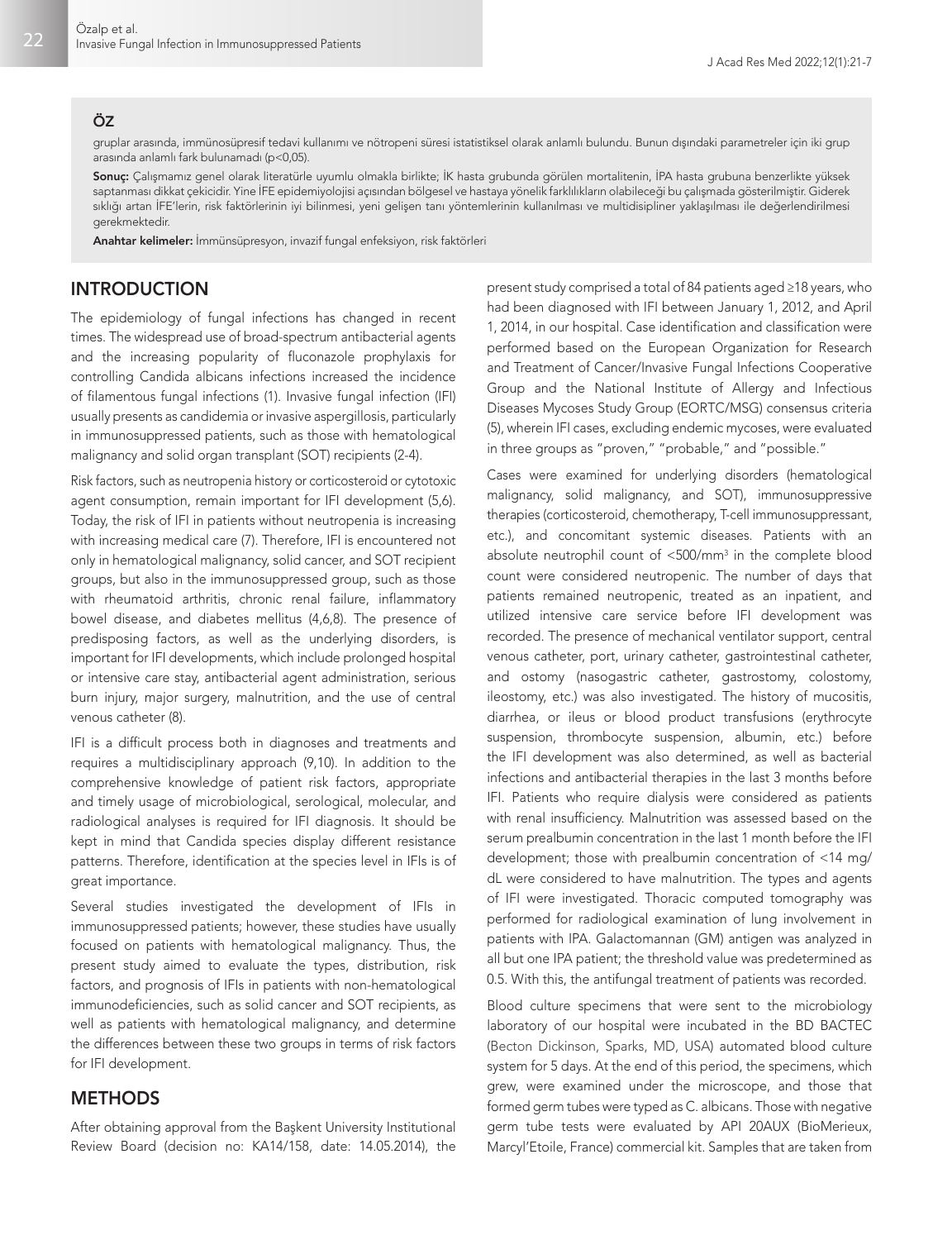sterile body fluids or tissues were cultivated in the Sabouraud dextrose agar, Cornmeal agar, and potato dextrose agar for the fungus, which was named according to the growth time, pigment formation, and microscopic appearance on the preparations with lactophenol cotton blue.

## Statistical Analysis

All collected data were transferred to the Statistical Package for the Social Sciences (SPSS®) 19 data system. Continuous variables (age) were presented as mean  $\pm$  standard deviation, whereas categorical variables (gender, IFI types, immunosuppressant therapy, etc.) were presented as numbers and percentages. The Pearson chi-square test, Yates chi-square test, and Fisher Exact test were used to compare categorical variables between the groups. Data without normal distribution (hospital stay, intensive care stay, and neutropenia duration) were analyzed using the Mann-Whitney U test, which is a nonparametric test to compare outcomes between two independent groups. For all analyses, the level of statistical significance was predetermined as p-values of  $< 0.05$ .

## RESULTS

This study included 84 immunosuppressed patients, of whom 47 (55.9%) were females and 37 (44.1%) were males. The mean age of patients was 61.4±1.65 (22-88) years. Adult immunosuppressed patients were divided into two groups as hematological (15/84, 17.9%) and non-hematological (69/84, 82.1%) and then were compared. The distribution of patients among the types of IFI according to the EORTC/MSG consensus criteria determined that 58 (58/84, 69.0%) had proven IFI, 12 (12/84, 14.3%) had probable IFI, and 14 (14/84, 16.7%) had possible IFI. Invasive candidiasis (IC) accounted for 91.4% of proven IFI cases (52 candidemia and 1 candidal mediastinitis), whereas IPA accounted for 5.2% (3/58) of this group. Additionally, one of two cases had invasive fungal involvement of the nasopharynx (1/58, 1.7%) and the other case had invasive fungal involvement of the colon (1/58, 1.7%). Spores stained with periodic acid-Schiff were seen in these two cases; however, the agent could not be identified. All probable and possible IFI cases manifested pulmonary aspergillosis (26/26, 100%). The types of IFI according to hematological and non-hematological groups are shown in Table 1. The underlying disorders are presented in Table 2.

The hematological and non-hematological groups were compared in terms of the risk factors, including immunosuppressive therapy, the need for renal replacement therapy and mechanical ventilation, the presence of a central venous, urinary, and gastrointestinal catheter, and history of mucositis, ileus, diarrhea, malnutrition, and blood transfusion. The group comparison in terms of the rate of immunosuppressive therapy administration before developing IFI revealed it to be statistically significantly higher in the hematological malignancy group (15/15, 100%) compared to the non-hematological group (50/69, 72.5%) (p=0.018). No statistically significant difference was determined between the groups, except for receiving immunosuppressive therapy before developing IFI (p>0.05) (Table 3).

The group comparison in terms of 6-month survival following IFI revealed no statistically significant difference between the two groups (p=0.932), (Table 4). The 6-month follow-up period revealed mortality in 37.9% (11/29) of IPA cases and 32.1% (17/53) of IC cases.

Moreover, 75 (89.3%) patients had a bacterial infection before developing IFI (Table 5).

The causative agent was C. albicans in 59% and non-albicans Candida (C. glabrata in 21%, C. tropicalis in 10%, C. parapsilosis in 8%, and C. kefyr in 2%) in 41% of the 53 patients with candidemia (Figure 1).

Antifungal therapies that are performed in the patients were fluconazole in 36 (42.9%), voriconazole in 22 (26.2%), caspofungin in 19 (22.6%), amphotericin B in 4 (4.8%), and anidulafungin in 3 (%3.6) patients, in order. Of the 84 patients, 30 (35.7%) died in 6 months despite appropriate treatment.

GM antigen testing was performed in 29 patients with pulmonary aspergillosis, wherein GM was positive (>0.5) in the serum samples of 6 of 7 (6/7, 85.7%) patients with hematological malignancy and 5 of 22 (5/22, 22.7%) patients with non-hematological malignancy.

No statistical difference was determined between the groups in terms of the mean hospital stay (p=0.301) and intensive care stay (p=0.069) duration; however, the mean duration of neutropenia was statistically significantly longer in the patient group with hematological malignancy vs. the patient group with nonhematological malignancy (p=0.018) (Table 6).

| Table 1. Type of IFI according to hematological and non-hematological groups |        |                          |          |               |                                |          |          |               |                         |             |  |
|------------------------------------------------------------------------------|--------|--------------------------|----------|---------------|--------------------------------|----------|----------|---------------|-------------------------|-------------|--|
|                                                                              |        | Invasive candidiasis     |          |               | <b>Pulmonary aspergillosis</b> |          | Other    | <b>Total</b>  |                         |             |  |
|                                                                              | Proven | Probable                 | Possible | Total<br>(% ) | Proven                         | Probable | Possible | Total<br>(% ) | Proven<br>$(\%)$        |             |  |
| Hematological patients                                                       | 8      | $\overline{\phantom{a}}$ |          | 8<br>(53.3)   |                                |          |          | (46.7)        |                         | 15<br>(100) |  |
| Non-hematological patients                                                   | 45     |                          |          | 45<br>(65.2)  | 3                              | 5        | 14       | 22<br>(31.9)  | $\overline{2}$<br>(2.9) | 69<br>(100) |  |
| Total                                                                        | 53     |                          |          | 53<br>(63.1)  | 3                              | 12       | 14       | 29<br>(34.5)  | $\overline{2}$<br>(2.4) | 84<br>(100) |  |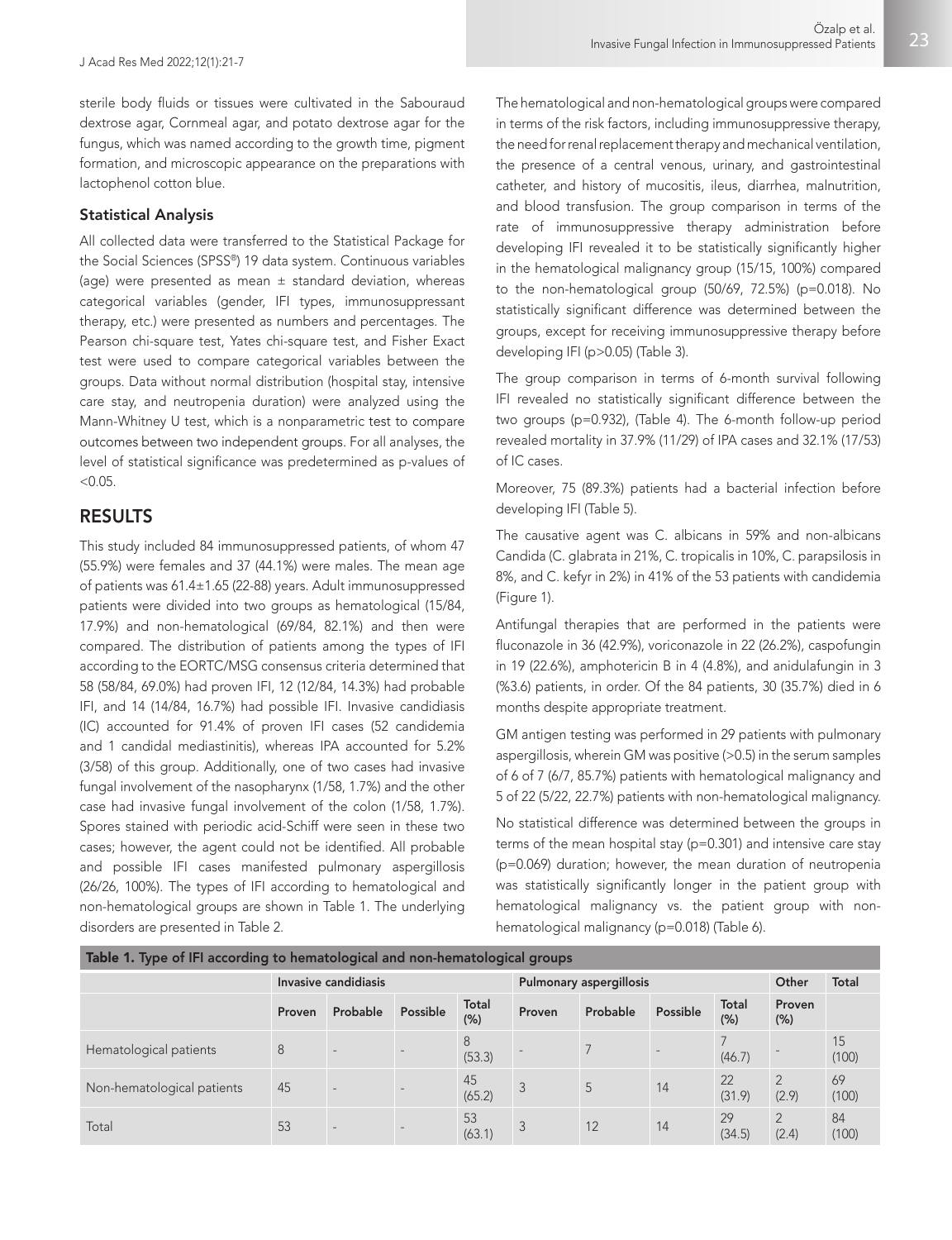|                                                        |                                            | iable 2. Onderlying disorders details in hematological manghancy and non-hematological immunosupplessive patient groups |
|--------------------------------------------------------|--------------------------------------------|-------------------------------------------------------------------------------------------------------------------------|
| (n, %)                                                 | Underlying disorders (n, %)                | n (%)                                                                                                                   |
|                                                        | AML                                        | 5(5.9%)                                                                                                                 |
|                                                        | <b>CLL</b>                                 | 4(4.7%)                                                                                                                 |
| Hematological malignancy patient<br>groups (15, 17.9%) | CML                                        | 3(3.5%)                                                                                                                 |
|                                                        | Multiple myeloma                           | 2(2.3%)                                                                                                                 |
|                                                        | Lymphoma                                   | 1(1.2%)                                                                                                                 |
|                                                        |                                            | 8 (9.5%) over                                                                                                           |
|                                                        |                                            | 5 (5.9%) colon                                                                                                          |
|                                                        |                                            | 3 (3.5%) cervix                                                                                                         |
|                                                        |                                            | 2 (2.3%) endometrioma                                                                                                   |
|                                                        |                                            | 2 (2.3%) peritoneum                                                                                                     |
|                                                        |                                            | 2 (2.3%) breast                                                                                                         |
|                                                        | Solid cancer (29, 34.5%)                   | 2 (2.3%) pancreas                                                                                                       |
|                                                        |                                            | 1 (1.2%) vagina                                                                                                         |
|                                                        |                                            | 1 (1.2%) prostate                                                                                                       |
|                                                        |                                            | 1 (1.2%) kidney                                                                                                         |
|                                                        |                                            | 1 (1.2%) liver                                                                                                          |
| Non-hematological                                      |                                            | 1 (1.2%) mesenchymal                                                                                                    |
| immunosuppressive patient groups<br>$(69, 82.1\%)$     |                                            | 9 (10.7%) kidney                                                                                                        |
|                                                        | Solid-organ<br>transplantation (20, 23.8%) | 6 (7.1%) heart                                                                                                          |
|                                                        |                                            | 5 (5.9%) liver                                                                                                          |
|                                                        |                                            | 5 (5.9%) CVD                                                                                                            |
|                                                        |                                            | 4 (4.7%) rheumatoid arthritis                                                                                           |
|                                                        |                                            | 4 (4.7%) kidney failure                                                                                                 |
|                                                        |                                            | 2 (2.3%) heart failure                                                                                                  |
|                                                        | Other (20, 23.8%)                          | 1 (1.2%) ulcerative colitis                                                                                             |
|                                                        |                                            | 1 (1.2%) temporalarteritis                                                                                              |
|                                                        |                                            | 1 (1.2%) glomerulonephritis                                                                                             |
|                                                        |                                            | 1 (1.2%) Parkinson's disease                                                                                            |
|                                                        |                                            | 1 (1.2%) femur fracture operation                                                                                       |
| $1 \cdot 11 \cdot 1 \cdot 1$ $21 \cdot 1$              |                                            | $1 \cdot 11 \cdot 1 \cdot 210 \cdot 1 \cdot 111$                                                                        |

| Table 2. Underlying disorders details in hematological malignancy and non-hematological immunosuppressive patient groups |  |  |  |
|--------------------------------------------------------------------------------------------------------------------------|--|--|--|
|                                                                                                                          |  |  |  |

AML: acute myeloid leukemia, CLL: chronic lymphocytic leukemia, CML: chronic myeloid leukemia, CVD: cerebrovascular disease

# **DISCUSSION**

The incidence of fungal infections has increased and its epidemiology has changed in the last two decades. Additionally, the incidence of filamentous fungal infections has increased (1). First, infectious disease authorities formed a consensus in 2002 and classified IFIs as proven, probable, and possible (11). Later, they were revised in 2008 and the IFI classification followed the EORTC/MSG consensus criteria. Classification is based on host-related factors, clinical criteria, and mycological criteria. The group that has been repeatedly investigated in IFI studies included patients with hematological malignancies (12-14). SOT recipients and patients with solid cancer are important patient groups for IFI; however, studies with these patient groups are limited. Additionally, studies that compare these two groups are scarce (1,15).

The incidence of candidiasis, with C. albicans as the leading agent, began to decrease in the 1990s, but the incidence of fluconazoleresistant or dose-dependent non-albicans Candida has increased.

The incidence of IFI s, which range from 2% to 49% in patients with hematological malignancy, varies based on the chemotherapy regimen and prophylaxis (13,14,16-19). Many studies revealed that pulmonary aspergillosis was the most common IFI followed by candidemia. A study that evaluated the autopsies of 220 patients with hematological malignancy in the 1990s and 2000s revealed that IPA was the most prevalent with 55-58%. The incidence of Candida infections decreased to 26% in the 2000s from 40% in the 1990s. Contrarily, the incidence of infections caused by Mucorales or Fusarium spp. has slightly increased (12). The present study revealed that 53.3% of the developed IFIs in the hematological group were IC and 46.7% were IPA. Additionally, the finding that primary candidemia accounted for 98% of the IC cases suggests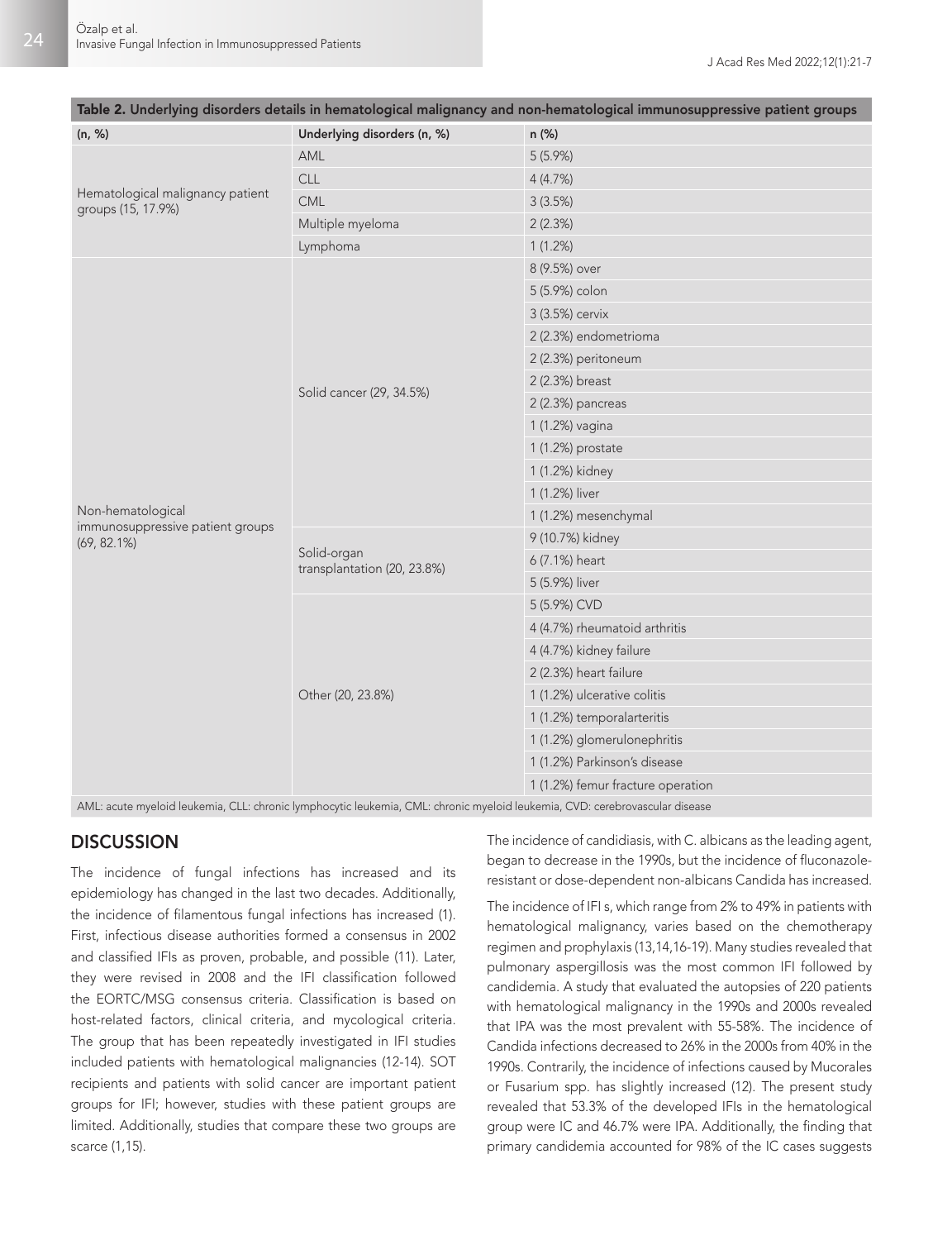| .                                                        |                                            |                                                       |       |
|----------------------------------------------------------|--------------------------------------------|-------------------------------------------------------|-------|
|                                                          | Hematological malignancy<br>patient groups | Non-hematological<br>immunosuppressive patient groups | p     |
| Immunosuppressive therapy before IFI $(+)$ (n=65)        | 15                                         | 50                                                    |       |
| Immunosuppressive therapy before IFI (-) (n=19)          | $\Omega$                                   | 19                                                    | 0.018 |
| Need for renal replacement therapy before IFI (+) (n=21) | $\overline{2}$                             | 19                                                    | 0.335 |
| Need for renal replacement therapy before IFI (-) (n=63) | 13                                         | 50                                                    |       |
| Mechanical ventilation before IFI (+) (n=29)             | $\overline{2}$                             | 27                                                    | 0.074 |
| Mechanical ventilation before IFI (-) (n=55)             | 13                                         | 42                                                    |       |
| Central venous catheter before IFI (+) (n=60)            | 10                                         | 50                                                    |       |
| Central venous catheter before IFI (-) (n=24)            | 5                                          | 19                                                    | 0.892 |
| Urinary catheter before IFI $(+)$ (n=56)                 | 11                                         | 45                                                    | 0.763 |
| Urinary catheter before IFI (-) $(n=28)$                 | $\overline{4}$                             | 24                                                    |       |
| Gastrointestinal catheter before IFI (+) (n=19)          | $\overline{2}$                             | 17                                                    | 0.502 |
| Gastrointestinal catheter before IFI (-) (n=65)          | 13                                         | 52                                                    |       |
| History of mucositis, ileus, diarrhea $(+)$ (n=30)       | 5                                          | 25                                                    | 0.932 |
| History of mucositis, ileus, diarrhea (-) (n=54)         | 10                                         | 44                                                    |       |
| Malnutrition before IFI (+) (n=24)                       | $\overline{2}$                             | 22                                                    | 0.212 |
| Malnutrition before IFI (-) (n=60)                       | 13                                         | 47                                                    |       |
| Blood transfusion before IFI $(+)$ (n=40)                | 6                                          | 34                                                    |       |
| Blood transfusion before IFI (-) (n=44)                  | 9                                          | 35                                                    | 0.713 |
| TER to be a complete and the formation of                |                                            |                                                       |       |

Table 3. The comparison of hematological malignancies and non-hematological immunosuppressive groups in terms of risk factors

#### IFI: invasive fungal infections

| Table 4. Six-month survival after IFI (n= patients) |                            |             |                  |       |  |  |  |  |  |
|-----------------------------------------------------|----------------------------|-------------|------------------|-------|--|--|--|--|--|
|                                                     | 6-month survival after IFI |             |                  | p     |  |  |  |  |  |
|                                                     | Alive $(n=21)$             | $Ex (n=63)$ | Total ( $n=84$ ) |       |  |  |  |  |  |
| Hematological malignancy patient groups             |                            | 6           | 15               |       |  |  |  |  |  |
| Non-hematological immunosuppressive patient groups  | -45                        | 24          | 69               | 0.932 |  |  |  |  |  |
| Total                                               | 54                         | 30          | 84               |       |  |  |  |  |  |
| IFI: invasive fungal infections                     |                            |             |                  |       |  |  |  |  |  |

that the difference with the other studies occurred from the higher rate of catheter-related infections in Turkey compared to developed countries.

In patients with hematological malignancy, the most frequently identified risk factors for IC are long-term broad-spectrum antibiotic use, immunosuppression, neutropenia, central venous or arterial catheter, urinary catheter, nasogastric catheter, total parenteral nutrition, mechanical ventilation, renal failure, hemodialysis, splenectomy, steroid use, and long-term (>9 days) intensive care stay (20). The most critical risk factor for developing invasive aspergillosis is deep and prolonged neutropenia. Other risk factors include high-dose corticosteroid or other immunosuppressive therapies, mucosal barrier injury due to cytotoxic chemotherapy, and impaired microbial flora due to broad-spectrum antibiotic use (21). The IPA prevalence among the patients with hematological malignancy is associated with underlying disorders and neutropenia duration, which changes based on the type of chemotherapy (12). The present study revealed a statistically significant duration of neutropenia and immunosuppressive therapy administration (p=0.018 and p=0.018, respectively) for the hematological malignancy group compared to the non-hematological group.

The incidence of IFI in SOT recipients, who account for the substantial proportion of the non-hematological immunosuppressed group, changes based on the transplanted organ. A 5-year prospective study conducted by The Transplant Associated Infection Surveillance Network with 23 transplantation centers from the United States of America the following cumulative incidence of IFI according to the transplanted organs: small intestine in 11.6%, lung in 8.6%, liver in 4.7%, heart in 4%, pancreas in 3.4%, and kidney in 1.3%. The most common IFIs in order of decreasing prevalence were IC in 53%, invasive aspergillosis in 19%, and cryptococcosis in 8% (3). Another prospective study revealed that Candida is the most common agent pathogen of the IFIs, excluding lung transplantation, and IPA was the agent most frequently reported after lung transplantation (22). The present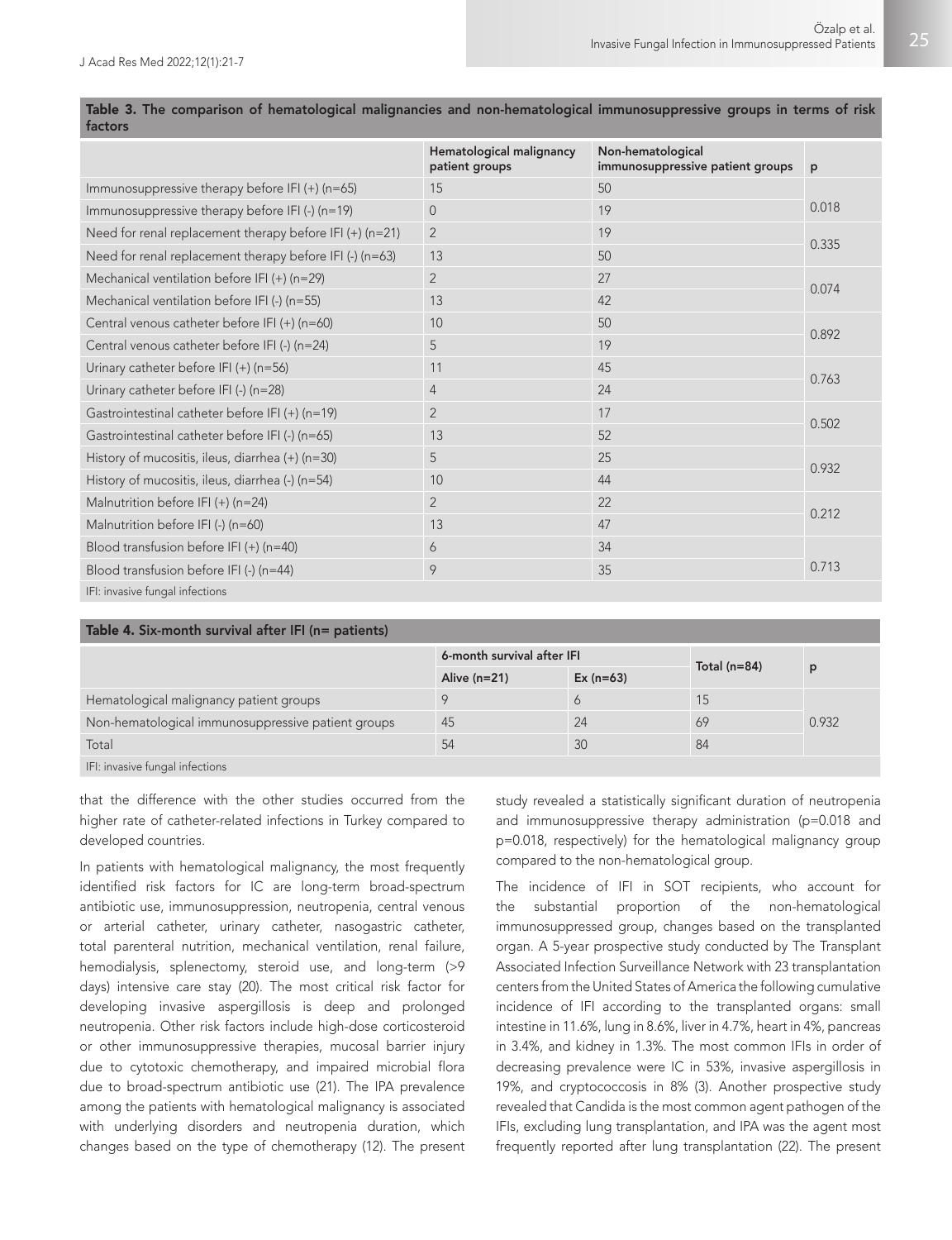| Table 5. Recent bacterial infections before IFI              |                  |               |                          |                           |                                |                                             |                 |  |  |  |
|--------------------------------------------------------------|------------------|---------------|--------------------------|---------------------------|--------------------------------|---------------------------------------------|-----------------|--|--|--|
|                                                              | Bacteremia       | Pneumonia     | abdomina<br>İntra        | system<br>Urinary         | enia<br>Ō<br>Febrile<br>neutro | Complicated<br>tissue<br>Ŧ<br>soft<br>infer | None            |  |  |  |
| Hematological malignancy patient<br>groups $(n=15)$          | (6.7%)           | 5<br>(33.3%)  | $\Omega$                 | $\overline{4}$<br>(26.7%) | 5<br>(33.3%)                   | $\overline{0}$                              | $\Omega$        |  |  |  |
| Non-hematological immunosuppressive<br>patient groups (n=69) | 14<br>(20.3%)    | 30<br>(43.5%) | $\overline{6}$<br>(8.7%) | 6<br>(8.7)                | (1.5%)                         | 3<br>(4.3%)                                 | 9<br>$(13.0\%)$ |  |  |  |
| Total ( $n=84$ )                                             | 15<br>$(17.9\%)$ | 35<br>(41.7%) | 6<br>$(7.1\%)$           | 10<br>$(11.9\%)$          | 6<br>$(7.1\%)$                 | 3<br>(3.6%)                                 | 9<br>(10.7%)    |  |  |  |
| IFI: invasive fungal infections                              |                  |               |                          |                           |                                |                                             |                 |  |  |  |

study revealed that IC dominated the entire non-hematological group, but specific to the SOT recipients, wherein pulmonary aspergillosis accounted for 75% and candidemia accounted for 25% considering 9 renal, 6 heart, and 5 liver transplant recipients. In the literature, IFI was most commonly determined in the form of pulmonary aspergillosis in the heart and liver transplant recipients and the form of IC in the liver and kidney transplant recipients (3,22,23). The present study revealed that pulmonary aspergillosis was determined in five of the six (5/6, 83.3%) heart transplant recipients, which was higher compared to the liver and kidney transplant recipients, consistent with the literature (22).



Statistically significantly different parameters between the groups include neutropenia duration and immunosuppressive therapy administration, which were determined in the hematological group (1). Other parameters, such as the need for renal replacement therapy, need for mechanical ventilation, and the presence of a central venous catheter, posed similar risks for the hematological and non-hematological groups.

The literature reported a crude mortality rate increasing up to 60% (16-19) after IFI. The present study revealed a 35.7% overall crude mortality rate (for 6 months after IFI). However, the crude mortality rate was 40% for the hematological malignancy group and 34.8% for the non-hematological group, which were similar to the limited number of studies in the literature (1,15). These data suggest that IFIs are very serious and are used to determine the prognosis not only in the hematological group but also in the nonhematological group. The evaluation of the mortality according to the agent pathogens revealed no difference between the IPA and IC. Determining the association of crude mortality rates with fungal infections is impossible; however, a high mortality rate in the patients who develop IC is inconsistent with the literature and is striking (1).

The present study revealed consistent GM antigen testing results with the literature and suggest that serum GM has limited diagnostic value, particularly in the non-hematological group (24).

The multicenter study published in 2009 revealed that fungi account for 19%, and Candida spp. account for 18.5% of the culture-positive circulatory system infections (23). The present study revealed 59% C. albicans and 41% non-albicans Candida of the candidemia, which was determined to be the most common type of IFI. Therefore,

| Table 6. Mean hospital stay, mean ICU stay, and mean duration of neutropenia before IFI (days) [mean/median (minimum- |  |  |  |  |  |  |  |  |
|-----------------------------------------------------------------------------------------------------------------------|--|--|--|--|--|--|--|--|
| maximum)                                                                                                              |  |  |  |  |  |  |  |  |

|                                                           | Hematological malignancy<br>patient groups | Non-hematological<br>immunosuppressive patient groups | Overall average   | D     |
|-----------------------------------------------------------|--------------------------------------------|-------------------------------------------------------|-------------------|-------|
| Mean hospital stay before IFI (days)                      | $19.7/16.0$ (3-64)                         | 37.8/22.0 (0-360)                                     | 34.6/18.0 (0-360) | 0.301 |
| Mean ICU stay before IFI (days)                           | $2.8/0.0(0-16)$                            | $9.7/4.0(0-51)$                                       | $8.4/1.0(0-51)$   | 0.069 |
| Mean duration of neutropenia before<br>IFI (days)         | $7.1/0.0(0-30)$                            | $2.5/0.0$ (0-30)                                      | $3.3/0.0$ (0-30)  | 0.018 |
| IFI: invasive fungal infections, ICU: intensive care unit |                                            |                                                       |                   |       |